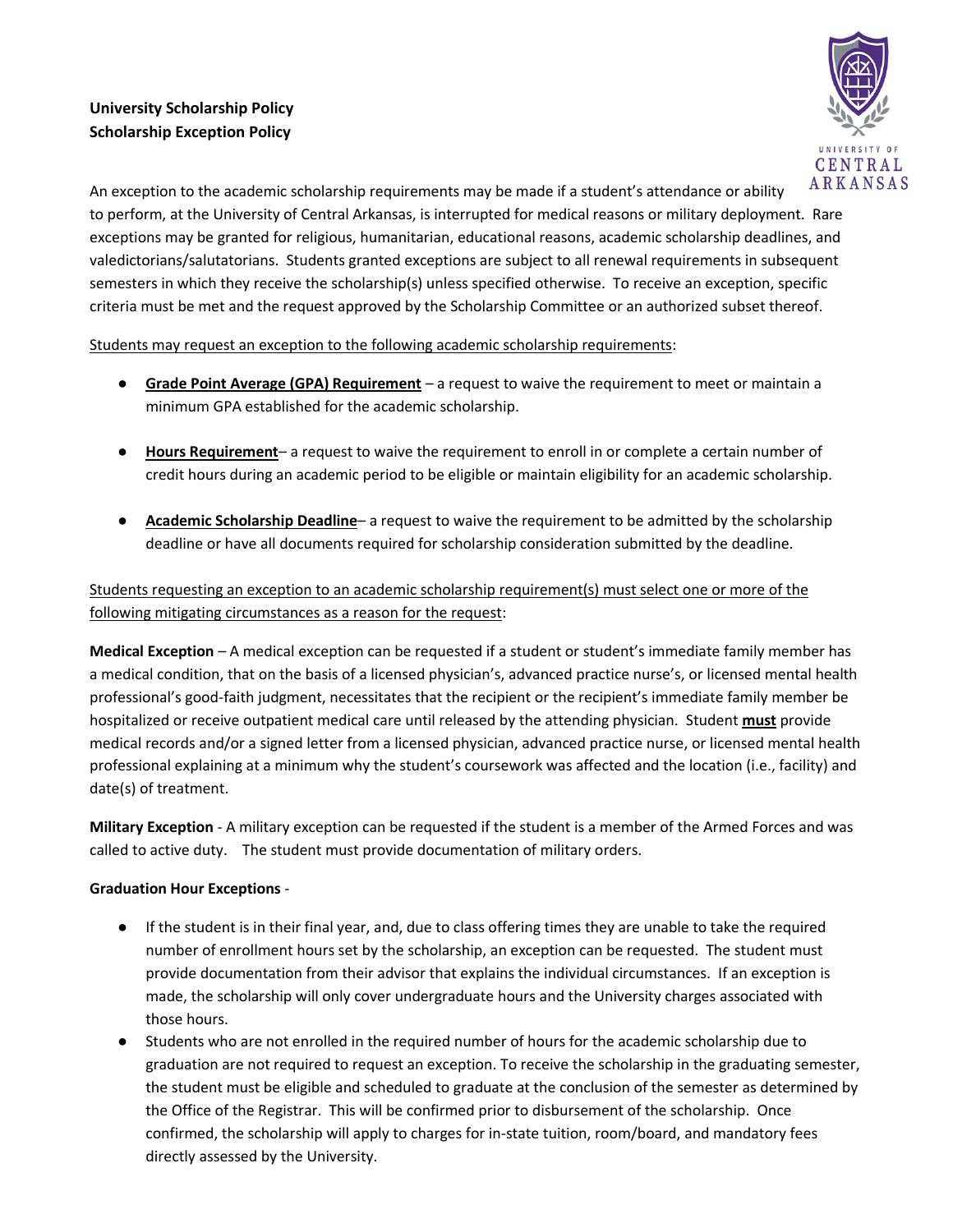**Religious/Humanitarian Exception** - A religious/humanitarian exception can be requested if the student served in a national or international humanitarian project sponsored by a non-profit corporation organized with a charitable or religious purpose. The student must provide a letter verifying participation in the program from their religious leader or director of humanitarian project on official letterhead. A student may be granted one religious/humanitarian exception for the duration of their scholarship.

**Educational Exception** – A currently enrolled undergraduate student can request an educational exception if the student has participated in a national or international project sponsored by a non-profit corporation organized with an educational purpose that supports and enhances the student's course of study. The student must provide a letter from a UCA faculty member (from the department of the student's course of study) on how this specific experience enhanced the student's education in their selected course of study. A student may be granted one educational exception for the duration of their scholarship.

**Transcript Exception** – **For First-Time Undergraduate/Transfer Students Only.** An academic scholarship transcript exception may be requested for the receipt of a high school or transfer transcript in the event there was a technical issue in receiving the transcript from the high school or transfer institution. Students must provide a statement from the high school counselor or transfer institution registrar's office stating when the transcript was requested and transmitted.

**Incomplete Grades** – **For Continuing UCA Students Only.** An incomplete grade exception may be requested if the student is working on a thesis or other degree or course project that requires additional time to complete. The student must provide documentation supporting their request, including a statement from the UCA faculty member(s) who assigned the incomplete grade, stating specifically why the incomplete grade was awarded and when the incomplete grade will be completed.

**Valedictorian/Salutatorian Exception** – **For First-Time Undergraduate Students Only.** An academic scholarship deadline exception may be requested for missed deadlines if the student meets all other requirements for academic scholarship consideration (e.g., GPA, ACT/SAT, etc.) and provides documentation evidencing the student was selected as valedictorian (including co-valedictorian) or salutatorian of his or her high school graduating class.

## **STEPS TO COMPLETING AN EXCEPTION REQUEST:**

- Student must complete the exception request form and provide documentation to support their request. **<https://uca.edu/scholarships/files/2019/01/Exception-Form-REVISED-01.15.19-1.pdf>**
- Exception requests must be submitted prior to the last day to register for classes of the subsequent full (Fall or Spring) semester. Requests received after that date will not be accepted or reviewed.
- Incomplete exception requests and requests not meeting this policy will not be accepted or reviewed by the Scholarship Committee.
- Student must provide a written statement.
- If a student has been granted an administrative withdrawal, they are required to submit an exception request in order for an exception to be considered for their scholarship.
- Students who are approved for an exception for their academic scholarship for the fall semester must earn a minimum of 15 UCA undergraduate credit hours and earn the minimum GPA specified for their scholarship to renew after the spring semester to the following year. Students who do not meet renewal requirements at the end of the spring semester may use UCA summer term hours and GPA to meet renewal requirements.
- Students who are approved for an exception for their academic scholarship for the spring semester must earn a semester GPA and the minimum number of UCA undergraduate credit hours as specified by the